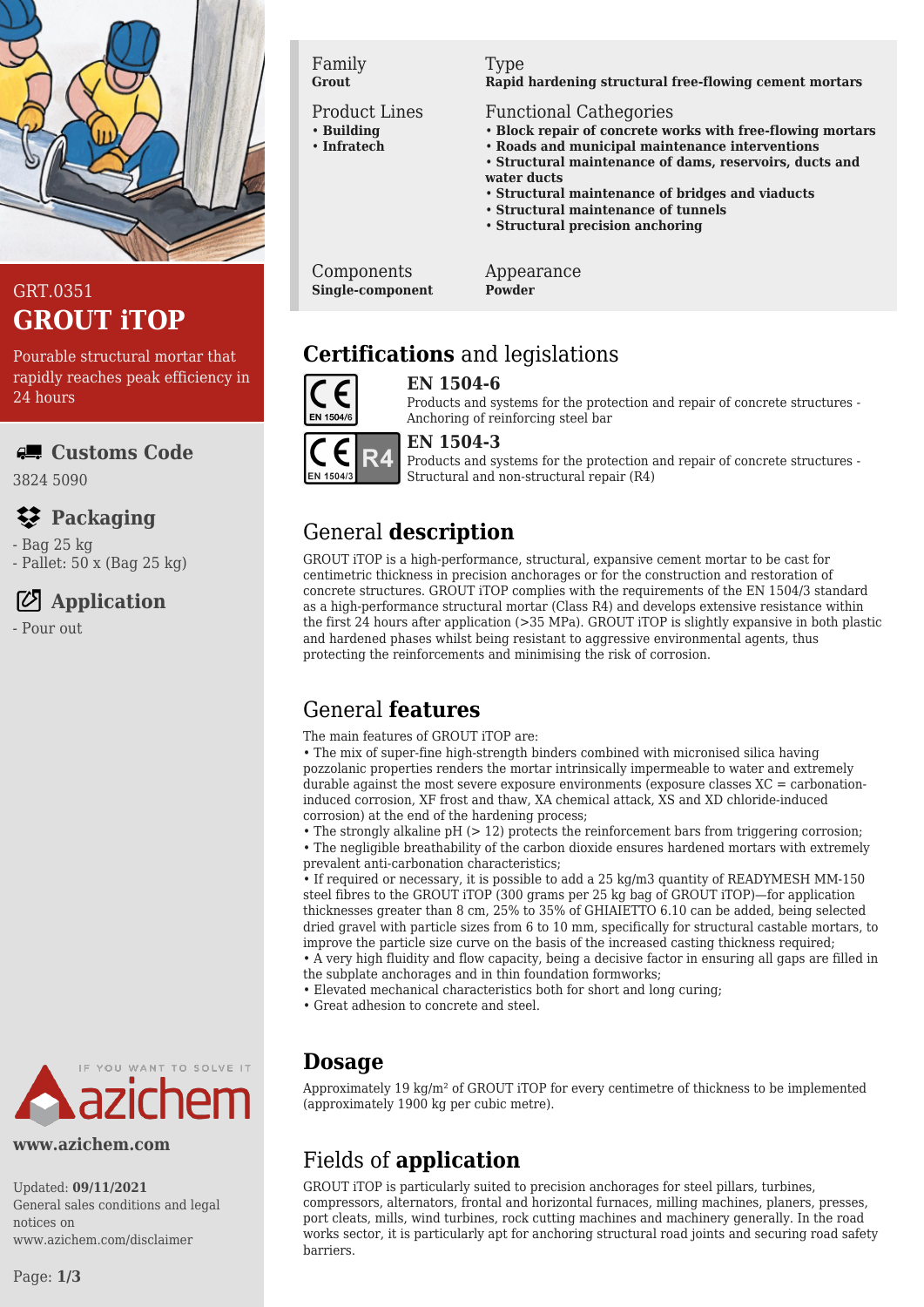## Basic **features**





Temperature of use: *+5°/+35 °C*

Available **colours** Gray

# **Technical** specifications

|                                                              | Capillary absorption: $< 0.5$ kg/(m <sup>2</sup> • h <sup><math>\sim</math></sup> 0.5) |
|--------------------------------------------------------------|----------------------------------------------------------------------------------------|
| Compressive strength after 01 day: $>$ 38 MPa                |                                                                                        |
| Compressive strength after 28 days: $>$ 75 MPa               |                                                                                        |
| Concrete adhesion (cutting test): $> 6$ MPa                  |                                                                                        |
|                                                              | Density: $2350$ g/l                                                                    |
| Fire resistance: A1                                          |                                                                                        |
| Flexural strength after 28 days: $> 12$ MPa                  |                                                                                        |
| Flexural strength at 01 day: $> 7$ MPa                       |                                                                                        |
| No bleeding according to UNI 8998                            |                                                                                        |
| Resistance to the extraction of the steel bars with improved |                                                                                        |
|                                                              | $adhesion: < 0.6$ mm                                                                   |
| <i>Static elastic modulus: 29.000 MPa</i>                    |                                                                                        |
|                                                              |                                                                                        |

## Tools **cleansing Applicable** on

- Water Concrete
	- Prefabricated concrete
	- Mixed walls (bricks and stones)
	- Brickworks
	- Stone walls
	- Steel

## Substrate **preparation**

The applicative surfaces must be clean, free from contamination or any loose or detached parts and dust, being sufficiently rough to permit good mechanical gripping between the surface and the GROUT iTOP casting. Sufficiently saturate the foundation concrete with water for at least eight hours before pouring the casting mortar. Remove any surface water with sponges or air jets until it is "saturated with a dry surface". An adequate roughening of the surfaces by scarifying, sandblasting etc. is always necessary in order to obtain the maximum adhesion values to the substrate. The optimal values are obtained with high pressure hydro-scarification. Bare the irons undergoing disruptive oxidation or deeply oxidized, removing the rust of the exposed irons (by sandblasting or abrasive brushes).

# **Instructions** for use

Add two-thirds (about 2.5 litres per bag) of the total water into the concrete mixer, then gradually add GROUT iTOP and the remaining water, stirring for 3-4 minutes until a homogeneous mixture with the desired consistency and free of lumps is reached. GROUT iTOP can be easily pumped, following proper mixing with the correct quantities of water (we do not recommend pumps with volumetric dosing of water in which the amount of liquid is not well defined and the product is quickly mixed into the pumping circuit).

For elevated anchoring profiles, adding GHIAIETTO 6.10 is recommended (see the relevant data sheet for more information).

The application temperature is to be between +5° and +35° C.

Abundantly disarm the formwork to prevent surface imperfections and the subtraction of mixture water (GROUT iTOP is strongly adhesive and grips to the various media including wood and steel, if not properly unarmed).

Given the self-levelling properties of the product and its self-compacting capacity, paying due attention to the vibration phase is recommended. Excessive zeal in the vibration operation can worsen the aesthetic rendering of the end result.

Do not use in the absence of suitable lateral containments.

Ensure exposed surfaces are protected and wet-cured.

Adopt casting procedures to ensure the absence of voids and discontinuities. Only pour the mortar from one part of the casting perimeter to avoid air pockets.



#### **www.azichem.com**

Updated: **09/11/2021** General sales conditions and legal notices on www.azichem.com/disclaimer

Page: **2/3**